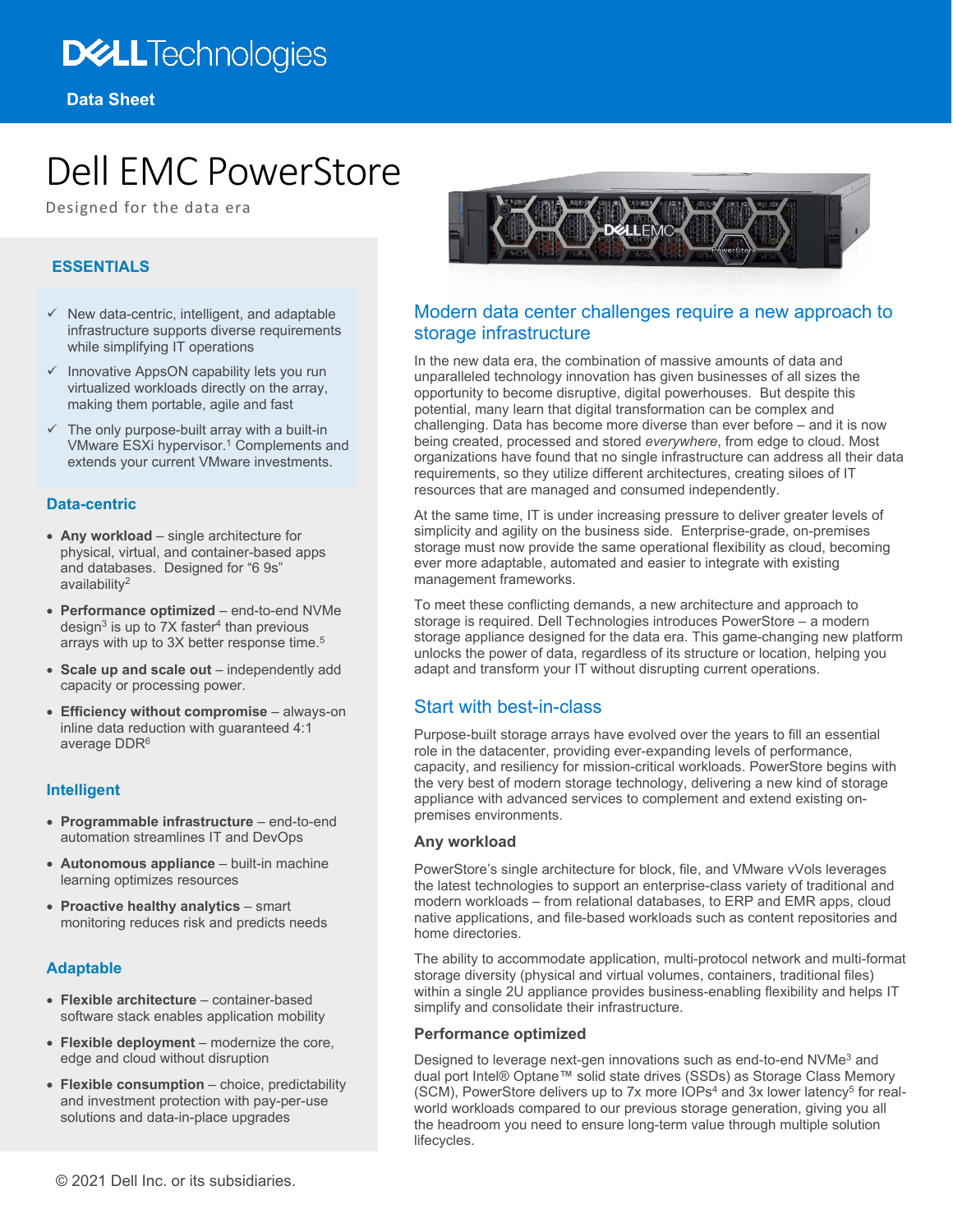#### Next-gen performance, advanced clustering



Inline, "always on" data reduction



#### Machine learning engine



#### Automated, end-to-end workflows



Broad plug-in support

#### **Scale up and scale out**

Expanding the capabilities of your initial PowerStore configuration is simple and extremely efficient, as capacity and performance may be scaled independently. Each active-active PowerStore appliance can grow to over 2.8 PB effective capacity,6 and *multiple* appliances can be clustered for greater performance.

#### **Efficiency without compromise**

Regardless of how you grow, PowerStore costs remain consistently low. Deduplication and compression are 100% inline and "always on," thanks to Intel QuickAssist hardware acceleration. PowerStore systems provide a guaranteed average 4:1 data reduction<sup>7</sup> without compromising performance.

## Make it simpler, and more intelligent

But it's not just performance and scale. PowerStore also delivers unprecedented levels of intelligence and automation, eliminating complexity, while enabling faster delivery of new applications and services with up to 99% less management interaction.<sup>8</sup>

#### **Programmable infrastructure**

PowerStore streamlines application development and automates storage workflows through integration with VMware and a broad ecosystem of leading management and orchestration frameworks. You can provision PowerStore services directly from the application toolsets you use most. For example, IT and DevOps users can take advantage of plug-ins for VMware (vRO Plugin), Kubernetes (CSI Driver) and Ansible (Ansible Module), reducing deployment timeframes from days to seconds.9

#### **Autonomous appliance**

PowerStore includes built-in intelligence to eliminate dozens of time-consuming tasks and decision points. Labor-intensive processes like initial volume placement, migrations, load balancing and issue resolution are automated by PowerStore's onboard machine learning (ML) engine, which fine-tunes both individual and clustered appliances, optimizing performance and reducing cost, even as your environment evolves unpredictably.

### **Proactive health analytics**

Dell EMC's CloudIQ, included with PowerStore, gives administrators faster time to insight,<sup>10</sup> with all the intel they need to take quick action and more efficiently manage their storage environment. By combining machine learning, advanced analytics and human intelligence, the cloud-based app reduces risk, spots anomalies before trouble occurs, and helps even IT generalists plan for future storage needs with powerful forecasting. CloudIQ makes storage management tasks easier, so you can get back to focusing on your business goals.

## Ready to adapt when you are

If the advantages stopped here, PowerStore would already offer incredible storage value with a powerful lineup of enterprise-class features. However, the PowerStore difference goes much deeper with revolutionary new capabilities that not only support current needs, transforming the way you run your data center today, but also empower you to evolve your infrastructure as your business evolves – as unpredictable as that may be.

## **Flexible architecture**

PowerStore's container-based software architecture, known as PowerStoreOS, improves performance, fault tolerance and security by isolating individual OS components as microservices. It also enables feature portability and rapid delivery of new or enhanced services over time.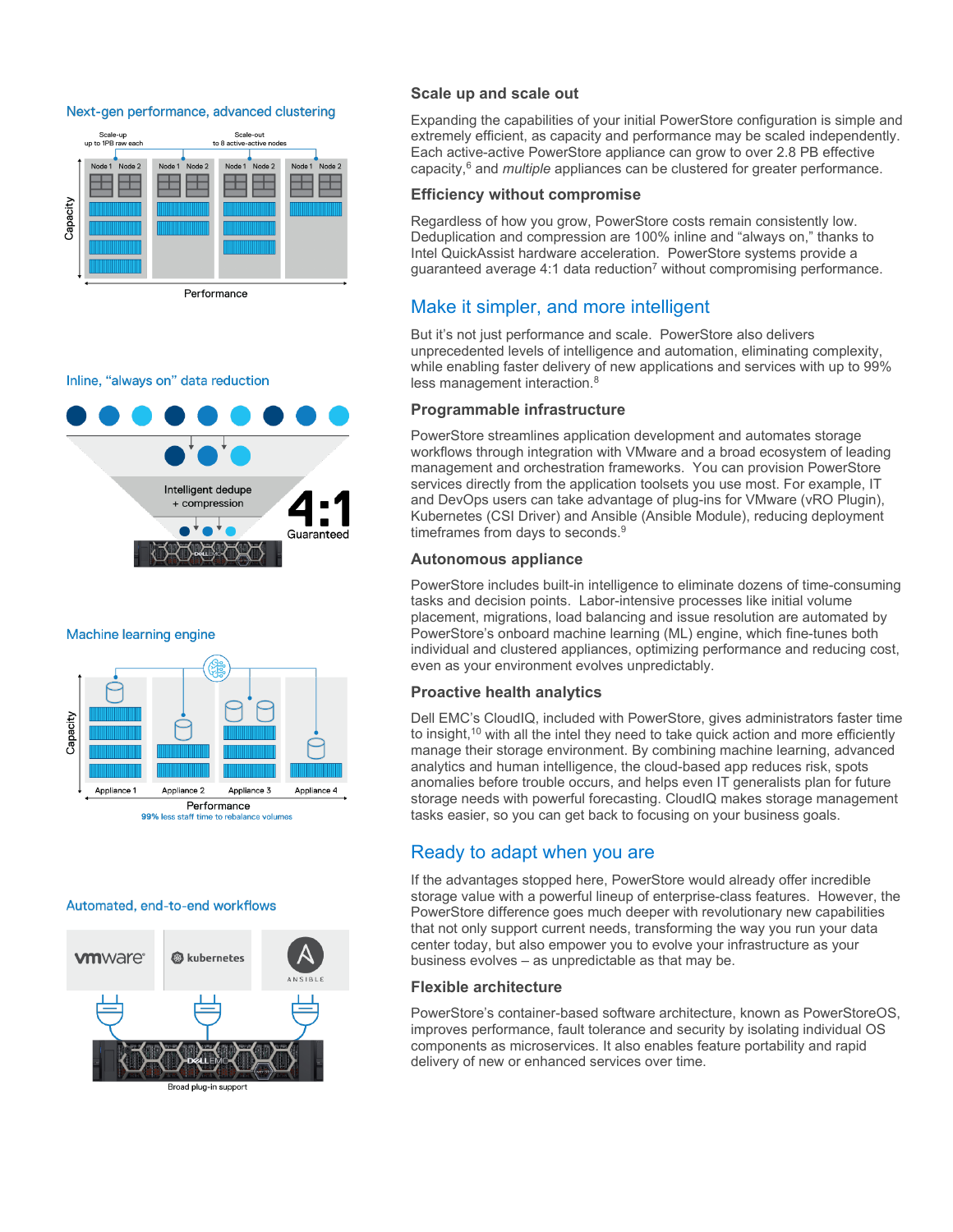## PowerStoreOS container-based microservices design



Deploy PowerStore OS directly on hardware, or in a VM running on the optional built-in VMware hypervisor

## Introducing AppsON: Run any workload directly on PowerStore



#### Multiple deployment scenarios unlock the power of your data







Administrators can choose to deploy PowerStoreOS in a bare metal configuration directly on the PowerStore hardware, or within a virtual machine (VM) running on PowerStore's optional built-in VMware hypervisor, providing yet another layer of isolation, intelligence and abstraction.

When PowerStoreOS runs on a VM, administrators can also access the hypervisor to deploy their own applications *directly on the appliance,* using the same VMware tools and methods they use with external hosts. This gamechanging capability, known as **AppsON**, is ideal for data-intensive workloads in core or edge locations where infrastructure simplicity and density is required, as well as for "infrastructure applications" such as anti-virus or monitoring software.

With **AppsON**, PowerStore can provide both *storage capacity* for applications running throughout the enterprise and a *VMware-based environme*nt for hosting applications locally.

Best of all, since VMware ESXi is the underlying foundation, administrators can move seamlessly between these services. PowerStore cluster management, combined with VMware tools including vMotion and storage vMotion, enables easy application mobility in and out of PowerStore to other VMware targets.

Using a single storage instance, applications can be deployed on networked servers, hyperconverged infrastructure, or directly on the PowerStore appliance, and migrated transparently among any of them, allowing IT and application owners to quickly deploy and reassign workloads to the most effective environment based on current requirements and available resources.

## **Flexible deployment**

PowerStore's compact footprint and adaptable design is ideal for:

- *Edge-based IoT data analytics and remote office applications* where ease of deployment and advanced replication is required
- *Core data center modernization*, when flexibility, application mobility, and VMware integration is critical for consistent operations
- *Multi-cloud access*, including hybrid solutions that allow customers to integrate on-premises infrastructure with public cloud while maintaining management and operational consistency.

Leveraging Dell Technologies Cloud Validated Designs, PowerStore can provide an ideal landing zone for data intensive workloads on VMware Cloud Foundation (VCF). PowerStore is also supported with Dell EMC Cloud Storage Services, which directly connects PowerStore to the users' cloud(s) of choice, as a managed service. Cloud Storage Services can provide DRaaS to VMware Cloud on Amazon Web Services (AWS) with full operational consistency using VMware.

Within any of these scenarios, PowerStore may be deployed as a standalone appliance complementing existing infrastructure, or as a storage option within Power One, the new Dell Technologies all-in-one autonomous infrastructure cloud platform.

## **Flexible consumption**

PowerStore introduces the **Anytime Upgrade** program, a new optional advantage within the overall Dell EMC Future-Proof offering. Anytime Upgrade is the industry's most flexible controller upgrade program,<sup>11</sup> allowing you to continually modernize your PowerStore infrastructure without forklift upgrades, downtime, or application impact.

Unlike other programs, Anytime Upgrade lets you upgrade on your own terms, with multiple ways to enhance your PowerStore system.

- **Data-in-place node upgrades:** Upgrade the nodes (controllers) in your existing appliance to *Next Gen* or *Next Gen + Higher Model* versions. 13
- *Scale-out upgrade:* Apply a discount credit to expand your PowerStore cluster with a second system equal to current model.<sup>13</sup>